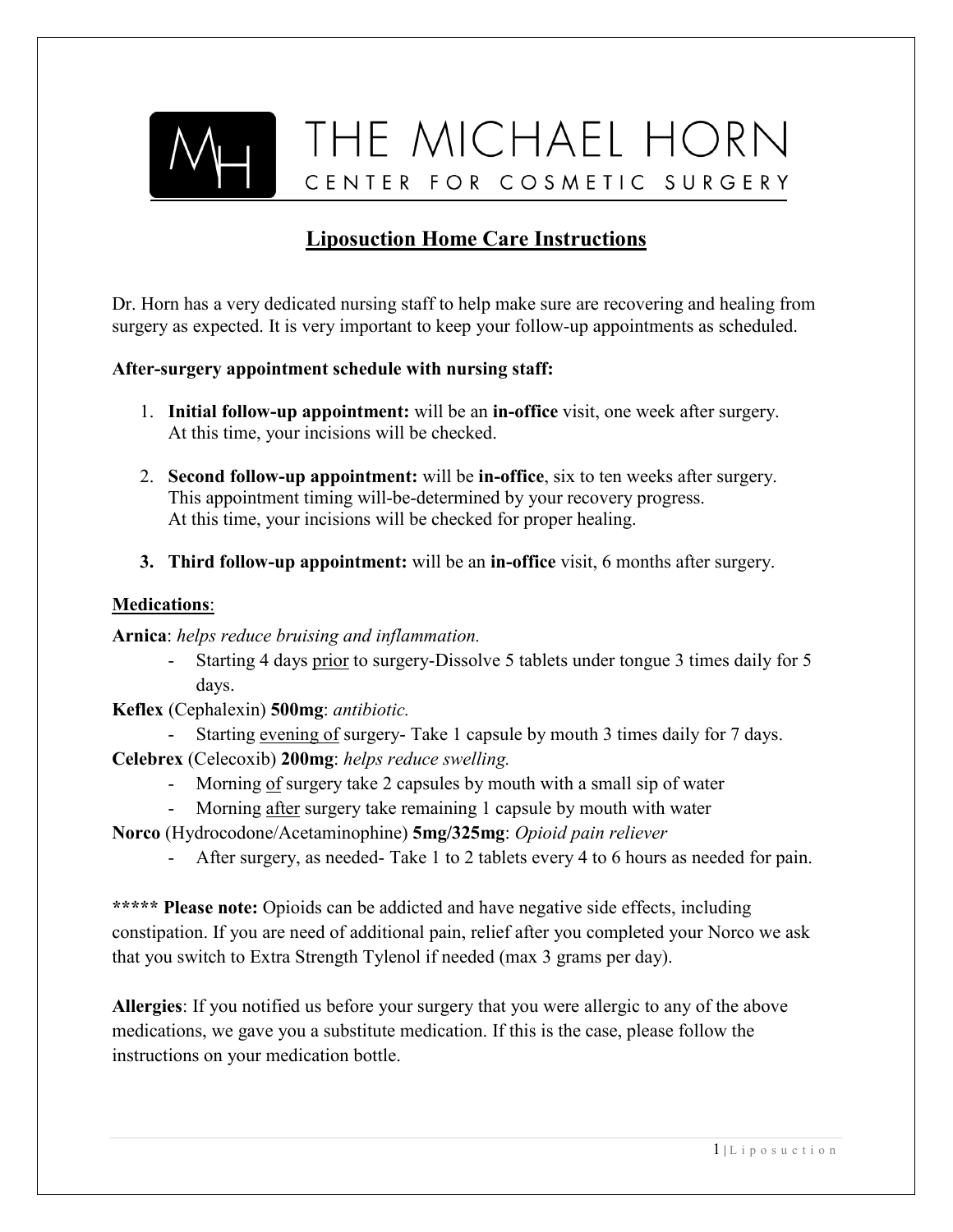If you experience hives or itching after taking a medication, you may be having an allergic reaction. Please discontinue medication and contact us immediately.

**Medication Usage**: Take pain medication with food. Pain medications and decreased activity can cause constipation. Eating fresh fruit (not bananas) can help prevent constipation naturally. If needed you can purchase an over the counter stool softener or laxative from the pharmacy.

# **DO NOT take aspirin or aspirin containing products for four weeks after surgery; this includes Motrin/Advil/ibuprofen. Tylenol is a good substitute when needed for pain relief.**

**Bathing:** After 24 hours, you can resume showering as normal; no soaking, bathtub use, swimming and/or steam rooms should be used for two weeks after surgery.

**Swelling/Numbness:** It is normal for swelling to occur following surgery. It is important that your wear your compression garments at all times. Garments should only be removed while you are showering. Numbness is also very common after liposuction and can last for months.

**Topical Treatment During Recovery**: You need to keep the area surrounding the incision moisturized with either Vaseline or Aquaphor, avoiding the Steri-strips. You may also purchase from our office the following recommended topical:

### **Alastin Regenerating Skin Nectar**

Begin using immediately after steri-strips have fallen off Cost: \$195 plus tax

**Garments: Garment/Binder:** Garments/binders help reduce swelling. For optimal results, garments/binders continue wearing for at least four to six weeks after surgery. There may be some bloody drainage on garment after your procedure. When you wash garments, reapply as soon as garment is dry. You may find it beneficial to purchase a second garment from our office to avoid any time without compression.

**Dressing:** Starting 14 days after the procedure, any remaining tape can be removed from incision. At this time, you can begin massaging incision line for 15 minutes per day with Vitamin E, coco butter, or products advised by our clinical staff. The sutures used are dissolvable; you will not need to have them removed.

**Activity:** Rest for one to two weeks and then increase activity, as tolerated. You may begin light exercise (slow walking on the treadmill) after two weeks. It is likely you will see some fluctuation in water weight, once exercise has been reintroduced. Activity that is more vigorous can be restarted after six weeks. You may resume sexual activity as comfort permits, usually two to three weeks after surgery. **No lifting over 10 pounds for 6 weeks.**